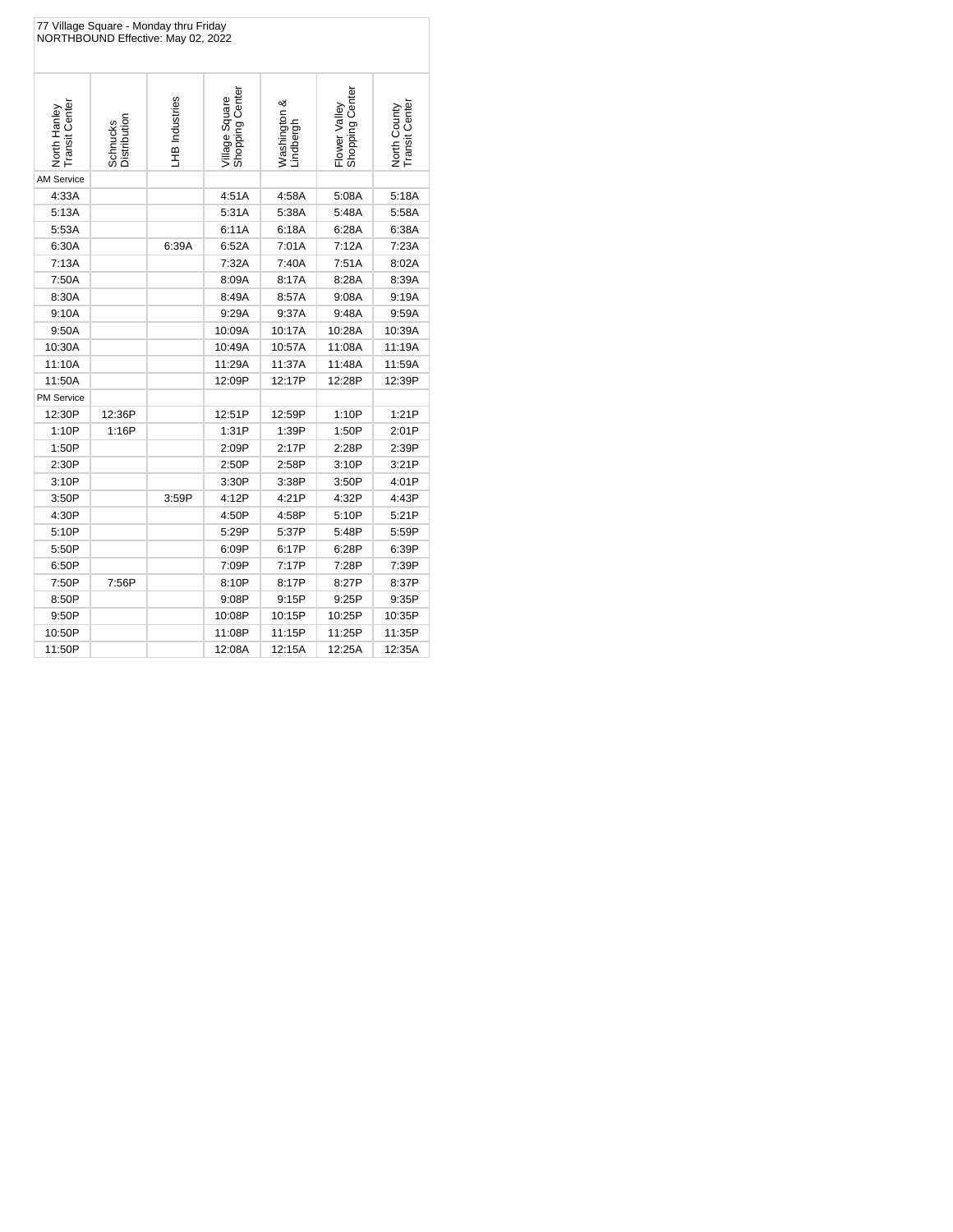| 77 Village Square - Monday thru Friday<br>SOUTHBOUND Effective: May 02, 2022 |                                  |                           |                                   |                |                          |                                |  |
|------------------------------------------------------------------------------|----------------------------------|---------------------------|-----------------------------------|----------------|--------------------------|--------------------------------|--|
| Transit Center<br>North County                                               | Shopping Center<br>Flower Valley | Washington &<br>Lindbergh | Shopping Center<br>Village Square | LHB Industries | Distribution<br>Schnucks | North Hanley<br>Transit Center |  |
| <b>AM Service</b>                                                            |                                  |                           |                                   |                |                          |                                |  |
| 4:50A                                                                        | 5:03A                            | 5:12A                     | 5:18A                             |                |                          | 5:36A                          |  |
| 5:30A                                                                        | 5:43A                            | 5:53A                     | 5:59A                             |                |                          | 6:18A                          |  |
| 6:10A                                                                        | 6:24A                            | 6:34A                     | 6:41A                             | 6:52A          |                          | 7:03A                          |  |
| 6:50A                                                                        | 7:03A                            | 7:13A                     | 7:19A                             |                |                          | 7:38A                          |  |
| 7:30A                                                                        | 7:43A                            | 7:53A                     | 7:59A                             |                |                          | 8:18A                          |  |
| 8:10A                                                                        | 8:23A                            | 8:33A                     | 8:39A                             |                | 8:54A                    | 9:00A                          |  |
| 8:50A                                                                        | 9:03A                            | 9:13A                     | 9:19A                             |                |                          | 9:38A                          |  |
| 9:30A                                                                        | 9:43A                            | 9:53A                     | 9:59A                             |                |                          | 10:18A                         |  |
| 10:10A                                                                       | 10:23A                           | 10:33A                    | 10:39A                            |                |                          | 10:58A                         |  |
| 10:50A                                                                       | 11:03A                           | 11:13A                    | 11:19A                            |                | 11:34A                   | 11:40A                         |  |
| 11:30A                                                                       | 11:43A                           | 11:53A                    | 11:59A                            |                |                          | 12:18P                         |  |
| <b>PM Service</b>                                                            |                                  |                           |                                   |                |                          |                                |  |
| 12:10P                                                                       | 12:23P                           | 12:33P                    | 12:39P                            |                | 12:54P                   | 1:00P                          |  |
| 12:50P                                                                       | 1:03P                            | 1:13P                     | 1:19P                             |                |                          | 1:38P                          |  |
| 1:30P                                                                        | 1:43P                            | 1:53P                     | 1:59P                             |                |                          | 2:18P                          |  |
| 2:10P                                                                        | 2:23P                            | 2:33P                     | 2:39P                             |                |                          | 2:58P                          |  |
| 2:50P                                                                        | 3:04P                            | 3:14P                     | 3:21P                             | 3:32P          |                          | 3:43P                          |  |
| 3:30P                                                                        | 3:44P                            | 3:54P                     | 4:01P                             |                |                          | 4:20P                          |  |
| 4:10P                                                                        | 4:24P                            | 4:34P                     | 4:41P                             |                |                          | 5:00P                          |  |
| 4:50P                                                                        | 5:04P                            | 5:14P                     | 5:21P                             |                |                          | 5:40P                          |  |
| 5:30P                                                                        | 5:43P                            | 5:53P                     | 5:59P                             |                |                          | 6:18P                          |  |
| 6:10P                                                                        | 6:23P                            | 6:33P                     | 6:39P                             |                |                          | 6:58P                          |  |
| 6:50P                                                                        | 7:03P                            | 7:13P                     | 7:19P                             |                |                          | 7:38P                          |  |
| 7:50P                                                                        | 8:03P                            | 8:12P                     | 8:18P                             |                |                          | 8:36P                          |  |
| 8:50P                                                                        | 9:03P                            | 9:12P                     | 9:18P                             |                |                          | 9:36P                          |  |
| 9:50P                                                                        | 10:03P                           | 10:12P                    | 10:18P                            |                |                          | 10:36P                         |  |
| 10:50P                                                                       | 11:03P                           | 11:12P                    | 11:18P                            |                |                          | 11:36P                         |  |
| 12:07A                                                                       | 12:20A                           | 12:29A                    | 12:35A                            |                |                          | 12:53A                         |  |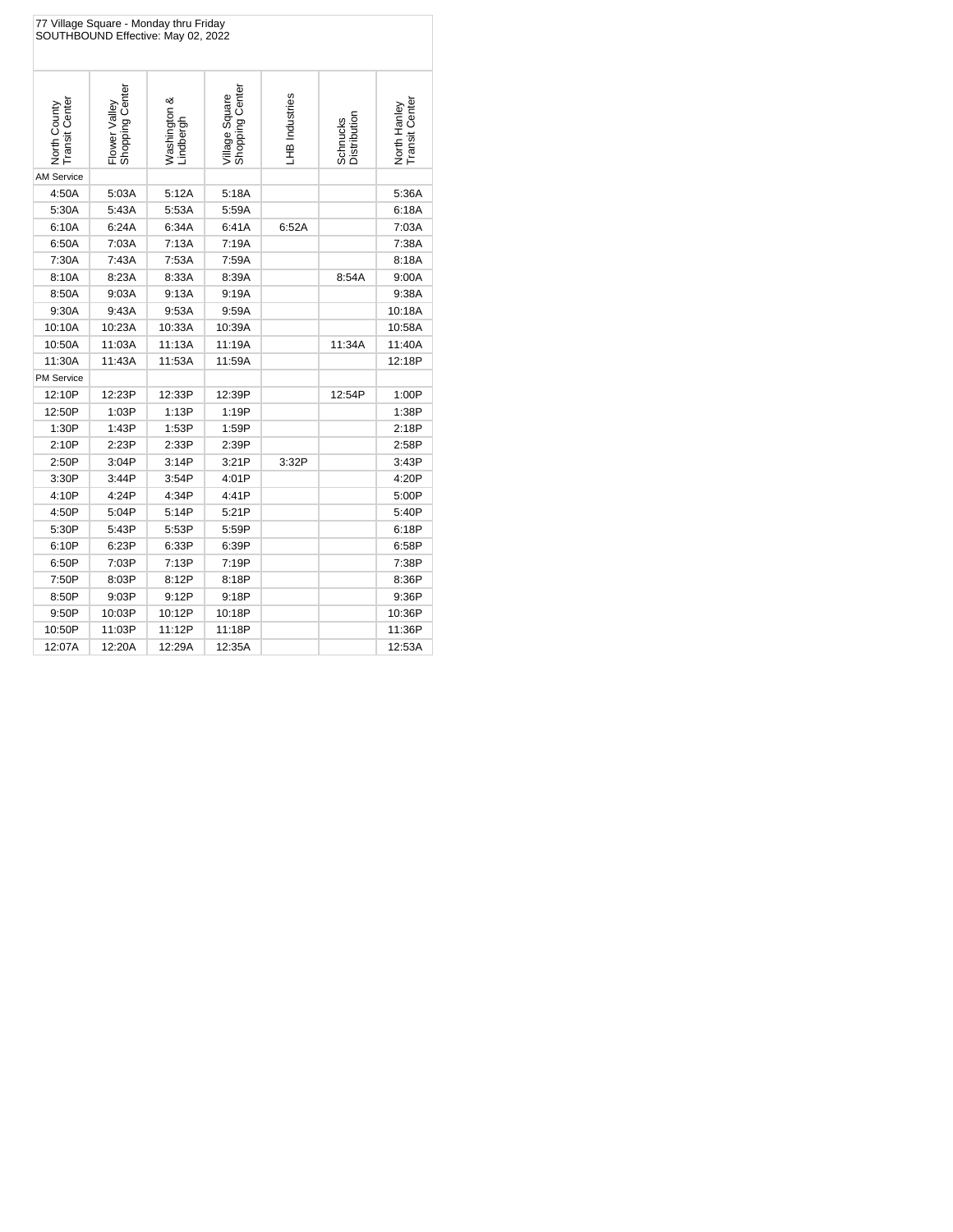| 77 Village Square - Saturday<br>NORTHBOUND Effective: May 02, 2022 |                          |                                   |                           |                                  |                                |  |
|--------------------------------------------------------------------|--------------------------|-----------------------------------|---------------------------|----------------------------------|--------------------------------|--|
| North Hanley<br>Transit Center                                     | Schnucks<br>Distribution | Village Square<br>Shopping Center | Washington &<br>Lindbergh | Shopping Center<br>Flower Valley | North County<br>Transit Center |  |
| <b>AM Service</b>                                                  |                          |                                   |                           |                                  |                                |  |
| 4:50A                                                              |                          | 5:08A                             | 5:15A                     | 5:25A                            | 5:35A                          |  |
| 5:50A                                                              |                          | 6:08A                             | 6:15A                     | 6:25A                            | 6:35A                          |  |
| 6:50A                                                              |                          | 7:09A                             | 7:17A                     | 7:28A                            | 7:39A                          |  |
| 7:50A                                                              |                          | 8:09A                             | 8:17A                     | 8:28A                            | 8:39A                          |  |
| 8:50A                                                              |                          | 9:09A                             | 9:17A                     | 9:28A                            | 9:39A                          |  |
| 9:50A                                                              |                          | 10:09A                            | 10:17A                    | 10:28A                           | 10:39A                         |  |
| 10:50A                                                             |                          | 11:09A                            | 11:17A                    | 11:28A                           | 11:39A                         |  |
| 11:50A                                                             | 11:56A                   | 12:11P                            | 12:19P                    | 12:30P                           | 12:41P                         |  |
| <b>PM Service</b>                                                  |                          |                                   |                           |                                  |                                |  |
| 12:50P                                                             | 12:56P                   | 1:11P                             | 1:19P                     | 1:30P                            | 1:41P                          |  |
| 1:50P                                                              |                          | 2:09P                             | 2:17P                     | 2:28P                            | 2:39P                          |  |
| 2:50P                                                              |                          | 3:09P                             | 3:17P                     | 3:28P                            | 3:39P                          |  |
| 3:50P                                                              |                          | 4:09P                             | 4:17P                     | 4:28P                            | 4:39P                          |  |
| 4:50P                                                              |                          | 5:09P                             | 5:17P                     | 5:28P                            | 5:39P                          |  |
| 5:50P                                                              |                          | 6:09P                             | 6:17P                     | 6:28P                            | 6:39P                          |  |
| 6:50P                                                              |                          | 7:09P                             | 7:17P                     | 7:28P                            | 7:39P                          |  |
| 7:50P                                                              | 7:56P                    | 8:10P                             | 8:17P                     | 8:27P                            | 8:37P                          |  |
| 8:50P                                                              |                          | 9:08P                             | 9:15P                     | 9:25P                            | 9:35P                          |  |
| 9:50P                                                              |                          | 10:08P                            | 10:15P                    | 10:25P                           | 10:35P                         |  |
| 10:50P                                                             |                          | 11:08P                            | 11:15P                    | 11:25P                           | 11:35P                         |  |
| 11:50P                                                             |                          | 12:08A                            | 12:15A                    | 12:25A                           | 12:35A                         |  |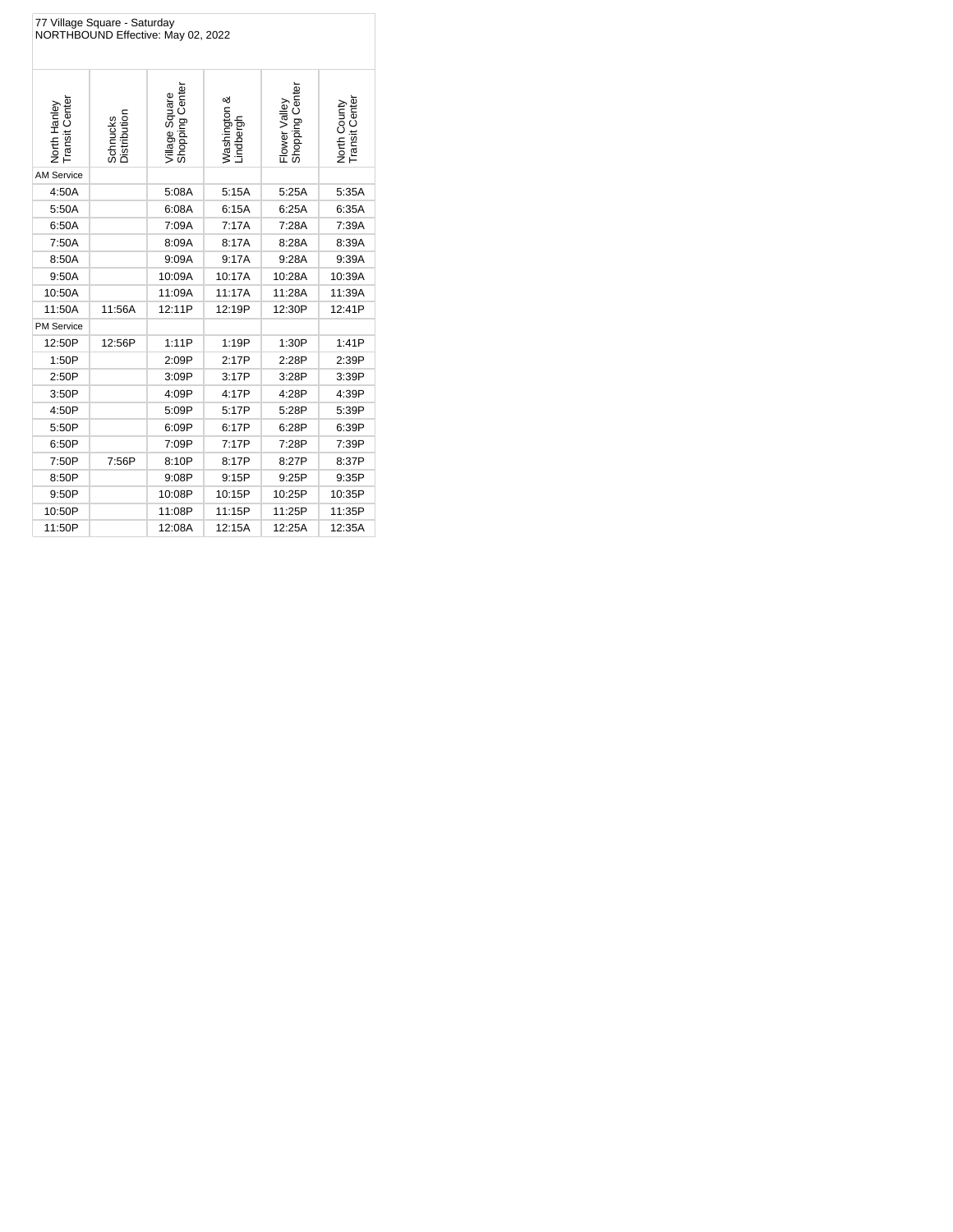| 77 Village Square - Saturday<br>SOUTHBOUND Effective: May 02, 2022 |                                  |                           |                                   |                          |                                |  |  |
|--------------------------------------------------------------------|----------------------------------|---------------------------|-----------------------------------|--------------------------|--------------------------------|--|--|
| North County<br>Transit Center                                     | Flower Valley<br>Shopping Center | Washington &<br>Lindbergh | Shopping Center<br>Village Square | Schnucks<br>Distribution | Transit Center<br>North Hanley |  |  |
| <b>AM Service</b>                                                  |                                  |                           |                                   |                          |                                |  |  |
| 4:50A                                                              | 5:03A                            | 5:12A                     | 5:18A                             |                          | 5:36A                          |  |  |
| 5:50A                                                              | 6:03A                            | 6:13A                     | 6:19A                             |                          | 6:38A                          |  |  |
| 6:50A                                                              | 7:03A                            | 7:13A                     | 7:19A                             |                          | 7:38A                          |  |  |
| 7:50A                                                              | 8:03A                            | 8:13A                     | 8:19A                             | 8:34A                    | 8:40A                          |  |  |
| 8:50A                                                              | 9:03A                            | 9:13A                     | 9:19A                             |                          | 9:38A                          |  |  |
| 9:50A                                                              | 10:03A                           | 10:13A                    | 10:19A                            |                          | 10:38A                         |  |  |
| 10:50A                                                             | 11:03A                           | 11:13A                    | 11:19A                            | 11:34A                   | 11:40A                         |  |  |
| 11:50A                                                             | 12:03P                           | 12:13P                    | 12:19P                            | 12:34P                   | 12:40P                         |  |  |
| <b>PM Service</b>                                                  |                                  |                           |                                   |                          |                                |  |  |
| 12:50P                                                             | 1:03P                            | 1:13P                     | 1:19P                             |                          | 1:38P                          |  |  |
| 1:50P                                                              | 2:03P                            | 2:13P                     | 2:19P                             |                          | 2:38P                          |  |  |
| 2:50P                                                              | 3:03P                            | 3:13P                     | 3:19P                             |                          | 3:38P                          |  |  |
| 3:50P                                                              | 4:03P                            | 4:13P                     | 4:19P                             |                          | 4:38P                          |  |  |
| 4:50P                                                              | 5:03P                            | 5:13P                     | 5:19P                             |                          | 5:38P                          |  |  |
| 5:50P                                                              | 6:03P                            | 6:13P                     | 6:19P                             |                          | 6:38P                          |  |  |
| 6:50P                                                              | 7:03P                            | 7:13P                     | 7:19P                             |                          | 7:38P                          |  |  |
| 7:50P                                                              | 8:03P                            | 8:12P                     | 8:18P                             |                          | 8:36P                          |  |  |
| 8:50P                                                              | 9:03P                            | 9:12P                     | 9:18P                             |                          | 9:36P                          |  |  |
| 9:50P                                                              | 10:03P                           | 10:12P                    | 10:18P                            |                          | 10:36P                         |  |  |
| 10:50P                                                             | 11:03P                           | 11:12P                    | 11:18P                            |                          | 11:36P                         |  |  |
| 12:07A                                                             | 12:20A                           | 12:29A                    | 12:35A                            |                          | 12:53A                         |  |  |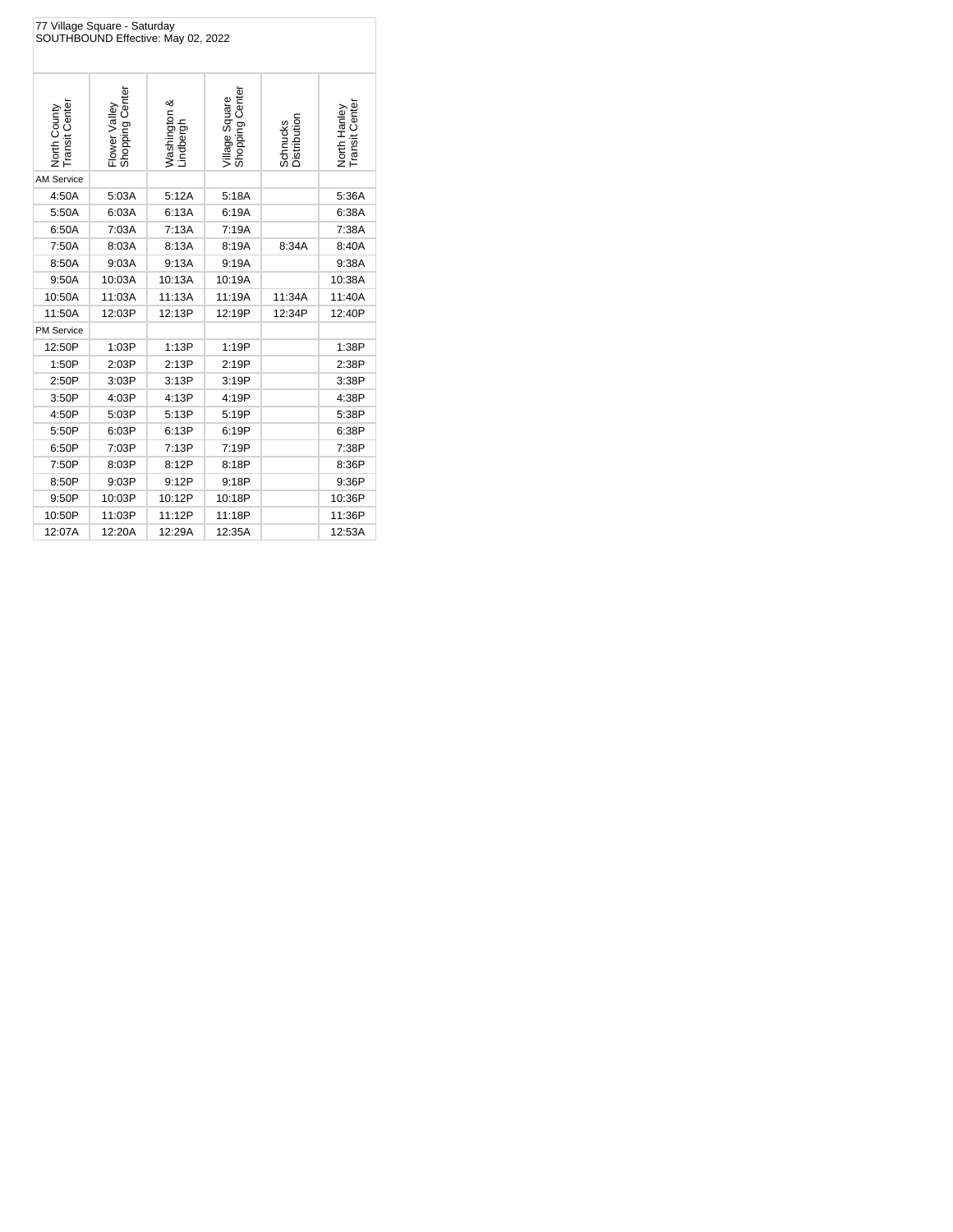| 77 Village Square - Sunday<br>NORTHBOUND Effective: May 02, 2022 |                          |                                   |                           |                                  |                                       |  |
|------------------------------------------------------------------|--------------------------|-----------------------------------|---------------------------|----------------------------------|---------------------------------------|--|
| North Hanley<br>Transit Center                                   | Schnucks<br>Distribution | Shopping Center<br>Village Square | Washington &<br>Lindbergh | Shopping Center<br>Flower Valley | <b>Transit Center</b><br>North County |  |
| <b>AM Service</b>                                                |                          |                                   |                           |                                  |                                       |  |
| 4:50A                                                            |                          | 5:08A                             | 5:15A                     | 5:25A                            | 5:35A                                 |  |
| 5:50A                                                            |                          | 6:08A                             | 6:15A                     | 6:25A                            | 6:35A                                 |  |
| 6:50A                                                            |                          | 7:09A                             | 7:17A                     | 7:28A                            | 7:39A                                 |  |
| 7:50A                                                            |                          | 8:09A                             | 8:17A                     | 8:28A                            | 8:39A                                 |  |
| 8:50A                                                            |                          | 9:09A                             | 9:17A                     | 9:28A                            | 9:39A                                 |  |
| 9:50A                                                            |                          | 10:09A                            | 10:17A                    | 10:28A                           | 10:39A                                |  |
| 10:50A                                                           |                          | 11:09A                            | 11:17A                    | 11:28A                           | 11:39A                                |  |
| 11:50A                                                           | 11:56A                   | 12:11P                            | 12:19P                    | 12:30P                           | 12:41P                                |  |
| <b>PM Service</b>                                                |                          |                                   |                           |                                  |                                       |  |
| 12:50P                                                           | 12:56P                   | 1:11P                             | 1:19P                     | 1:30P                            | 1:41P                                 |  |
| 1:50P                                                            |                          | 2:09P                             | 2:17P                     | 2:28P                            | 2:39P                                 |  |
| 2:50P                                                            |                          | 3:09P                             | 3:17P                     | 3:28P                            | 3:39P                                 |  |
| 3:50P                                                            |                          | 4:09P                             | 4:17P                     | 4:28P                            | 4:39P                                 |  |
| 4:50P                                                            |                          | 5:09P                             | 5:17P                     | 5:28P                            | 5:39P                                 |  |
| 5:50P                                                            |                          | 6:09P                             | 6:17P                     | 6:28P                            | 6:39P                                 |  |
| 6:50P                                                            |                          | 7:09P                             | 7:17P                     | 7:28P                            | 7:39P                                 |  |
| 7:50P                                                            | 7:56P                    | 8:10P                             | 8:17P                     | 8:27P                            | 8:37P                                 |  |
| 8:50P                                                            |                          | 9:08P                             | 9:15P                     | 9:25P                            | 9:35P                                 |  |
| 9:50P                                                            |                          | 10:08P                            | 10:15P                    | 10:25P                           | 10:35P                                |  |
| 10:50P                                                           |                          | 11:08P                            | 11:15P                    | 11:25P                           | 11:35P                                |  |
| 11:50P                                                           |                          | 12:08A                            | 12:15A                    | 12:25A                           | 12:35A                                |  |